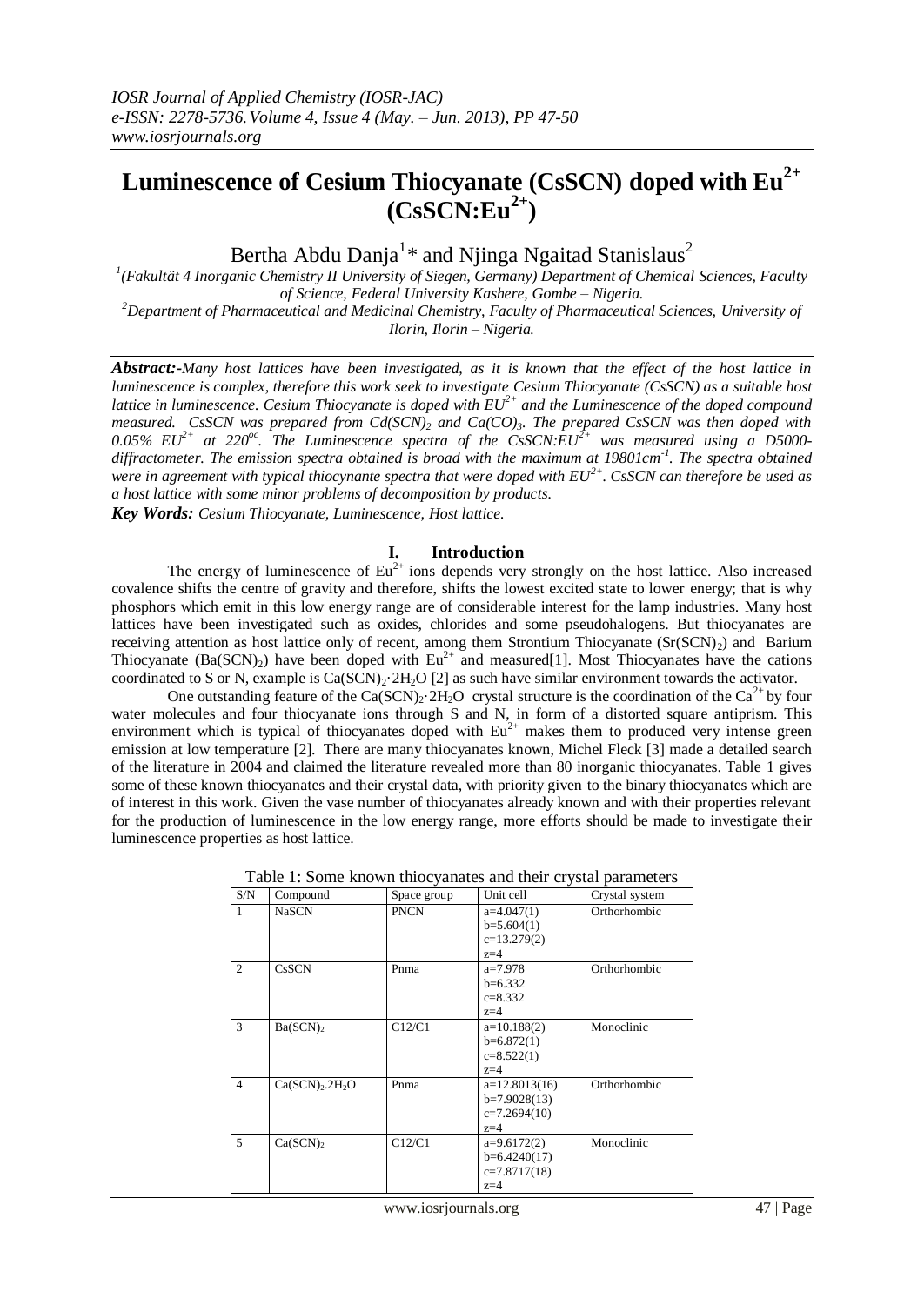Chemically speaking, thiocyanate is a salt of thiocyanic acid formed when alkaline cyanides are fused with sulphur. It is a pseudo-halogen, due to it similarity with halogen ions, for example it is a monovalent anion. The presence of sulphur and/or nitrogen in their coordination sphere makes the thiocyanates to be covalent, but compared to sulphides and nitrides they are less covalent [6]. Luminescence which is basically the science where light is emitted after absorption is measured with the help of spectrofluorometer. This consists mainly of a lamp, monochrometer, sample holder, photomultiphlier and a detector [7]. Because of the nature of its covalence, thiocyanates are considered to be very interesting new types of host lattice in luminescence.

In this work, CsSCN as a host lattice is studied using Fluorolog-3 spectrofluorometer, which consist of an excitation source, a sample module chamber, an emission spectrometer and a detector. Host lattices consist of cations combined with one of several different anions, hence have closed electron shells, and therefore are optically inactive. It is important that the host is optically transparent, for the absorption- excitation process to take place at the activator site. CsSCN seems to fulfil these conditions, therefore it is doped in this work with  $EU^{2+}$  and the emission and excitation measured.

# **II. Experimental Work**

## **2.1 Preparation of Caesium Thiocyanate**

To avoid the problem due to oxides in commercial compounds, CsSCN was prepared in the laboratory from  $Cd(SCN)_2$  and  $Cs_2(CO)_3$ , by dissolving their stochiometric ratio in distil water, CdCO<sub>3</sub> precipitate out and was filtered. The CsSCN obtained in solution was evaporated slowly at  $70^{\circ}$ C to dryness. The X-Ray powder diffraction of the prepared CsSCN was measured and compared with the theoretical X-Ray pattern to ascertain its purity.

# **2.2 Doping of CsSCN with Eu2+**

The melting point of CsSCN is  $207^{\circ}C$  [4], therefore CsSCN was doped using the melt method at a temperature of 220 $\rm{°C}$  with 0.05% Eu<sup>2+</sup>. CsSCN was mixed with 0.05% Eu<sup>2+</sup>, which was then put in an oven and the oven heated slowly to reach the doping temperature. The doping temperature was maintained for one day to allow the  $Eu^{2+}$  to get doped into the host lattice. Because of the decomposition problems faced, attempt was made to dope it at lower temperature  $(200^{\circ}C)$  to check the decomposition problems of the host lattice, CsSCN.

## **2.3 X-Ray Powder Diffraction**

The X-ray powder diffraction was measured using a D5000-diffractometer from company Siemens (Karlsruhe) as defected in fig. I. Fat and film were used in the sample holder preparations. CuK $\alpha$ 1 ( $\lambda$  = 154pm). Ge was used as irradiation source. The used detector was a PSD- 50M from company Braun (München). The sample was always grinded to fine powder. A small amount of the film was cut, put on one of the sample holder part and a very little amount of fat was applied before the sample was introduced to the film, after which the whole assembly were put into the big sample holder. The prepared sample holder was put into the diffractometer and the measurement run using a computer.



figure 1: X-Ray powder diffractometer (D5000)

# **2.4 Measurement of luminescence spectra of CsSCN:EU2+**

The luminescence measurement was done using a Fluorolg-3 (FL3-22) spectrofluorometer from Jobin Yvon which is shown in fig. II below. This spectrofluorometer is equipped with a 450w xenon lamp, two double grated monochromators for emission and excitation. It also contains a photomultiplier with a photon counting system. The measurement procedure is as follows:- The cryostate was evacuated for about 15minutes and then floated with  $N_2$  gas, then cooled down to 80K using liquid nitrogen cryostat, (model, VNF-100, Janis Research).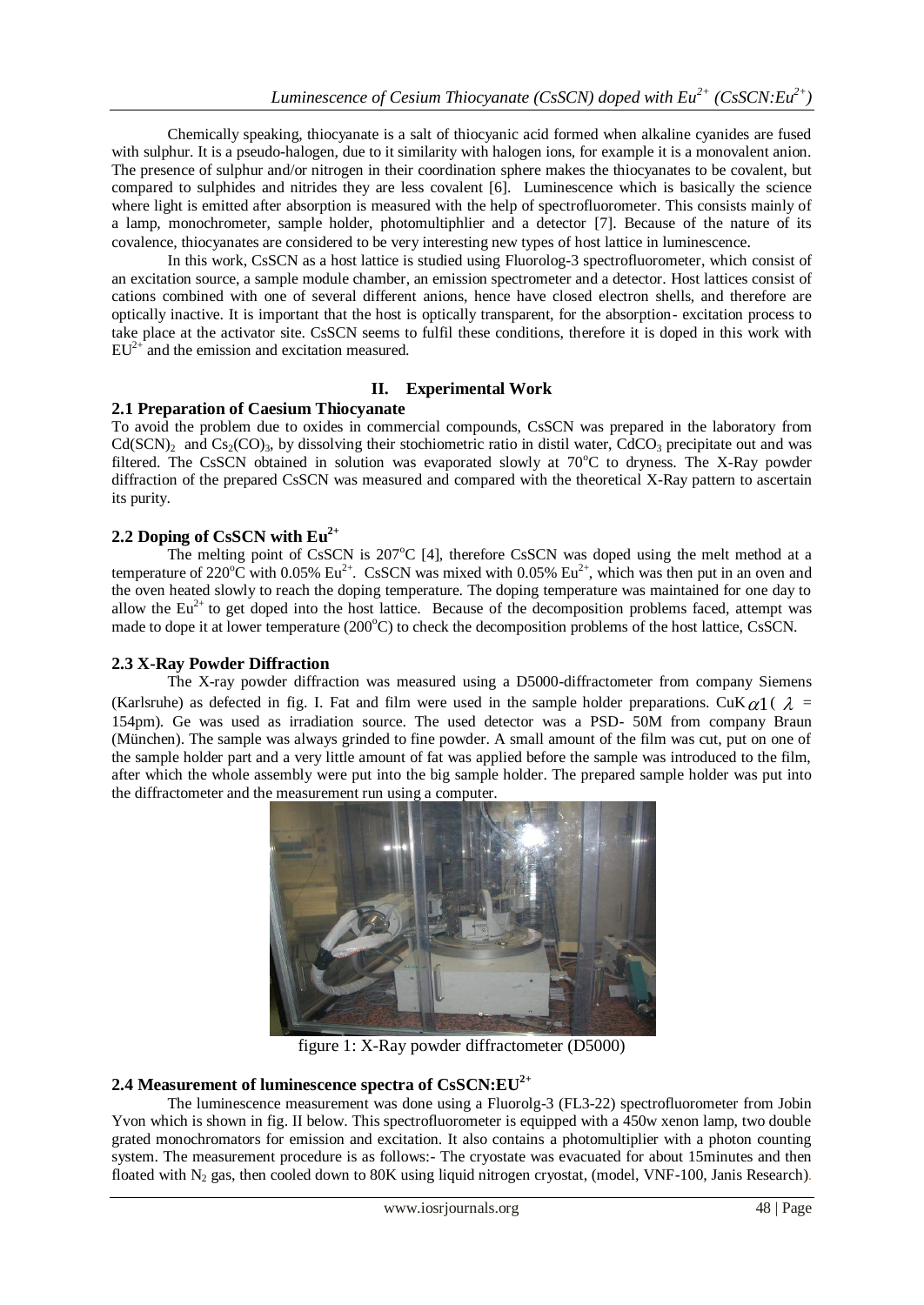After cooling the heater was started and the sample intensity adjusted to obtain maximum intensity possible. The spectra were then measured using DATAMAX computer program and the obtained spectra drawn using a computer program called Origin. During measurement emission spectra was corrected for the photomultiplier sensitivity and excitation spectra corrected for the intensity of the excitation source. Three measurements of the luminescence were taken and the best used for this analysis.



Figure II: Fluorolg-3 (FL3-22)

## **III. Results and Discussion**

X-ray diffraction spectroscopy lies in the range of 0.1A° to 25A°, this is within the range of interatomic distances, and therefore x-rays provides a convenient and practical means for the identification of crystalline compounds. X-ray diffraction pattern is normally unique for each crystalline substance, so if an exact match can be found between the pattern of the unknown and an authentic sample, chemical identity can be assumed [8]. CsSCN as the host lattice was successfully prepared and with the help of the theory of X-ray above, the X-Ray pattern of CsSCN was checked for purity. The X-ray powder diffraction shown below in fig III shows the peaks from the prepared CsSCN (above) which fit the theoretical pattern (below). CsSCN crystallised in an orthorhombic crystal system with Pnma space group [3], since the prepared CsSCN was compared with the theoretical X-Ray pattern and its fit, it must be pure crystals of the compound.

The luminescence spectra of  $CsSCN:Eu^{2+}$  measured are shown in fig IV. Three measurements were carried out and the best taken for this report. The emission spectrum has a maximum at  $19801 \text{cm}^{-1}$  (505nm), which can be assigned to the f-d transition of  $Eu^{2+}$ . The emission band is broad, not completely Gaussian, but rather nearly symmetrical with a steep drop on the high energy side. This is characteristics of  $Eu^{2+}$  doped thiocyanates as seen in Ca  $(SCN)_2 \cdot 2H_2O:Eu^{2+}[5]$ .



figure. III: X-Ray powder diffraction pattern of CsSCN.